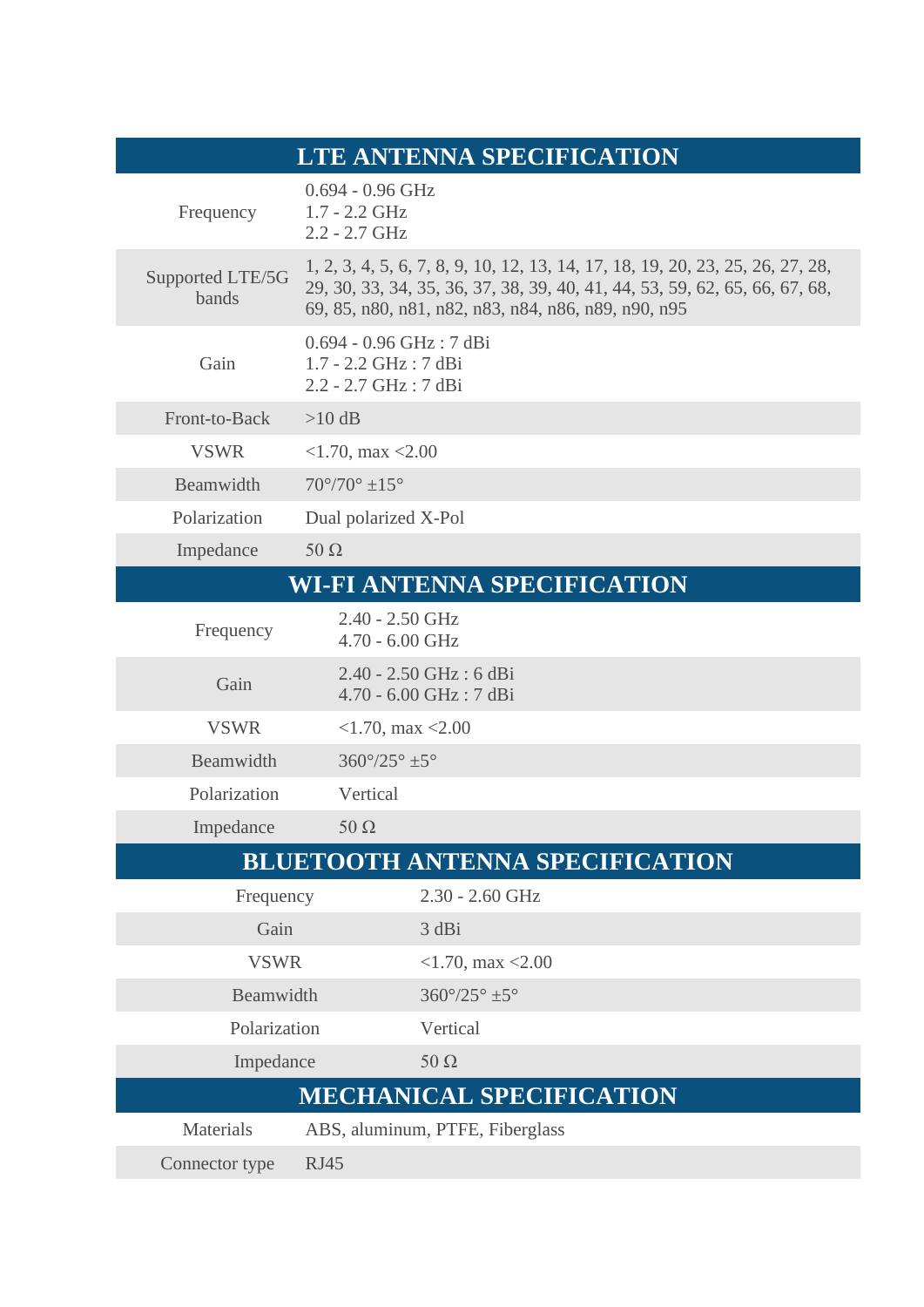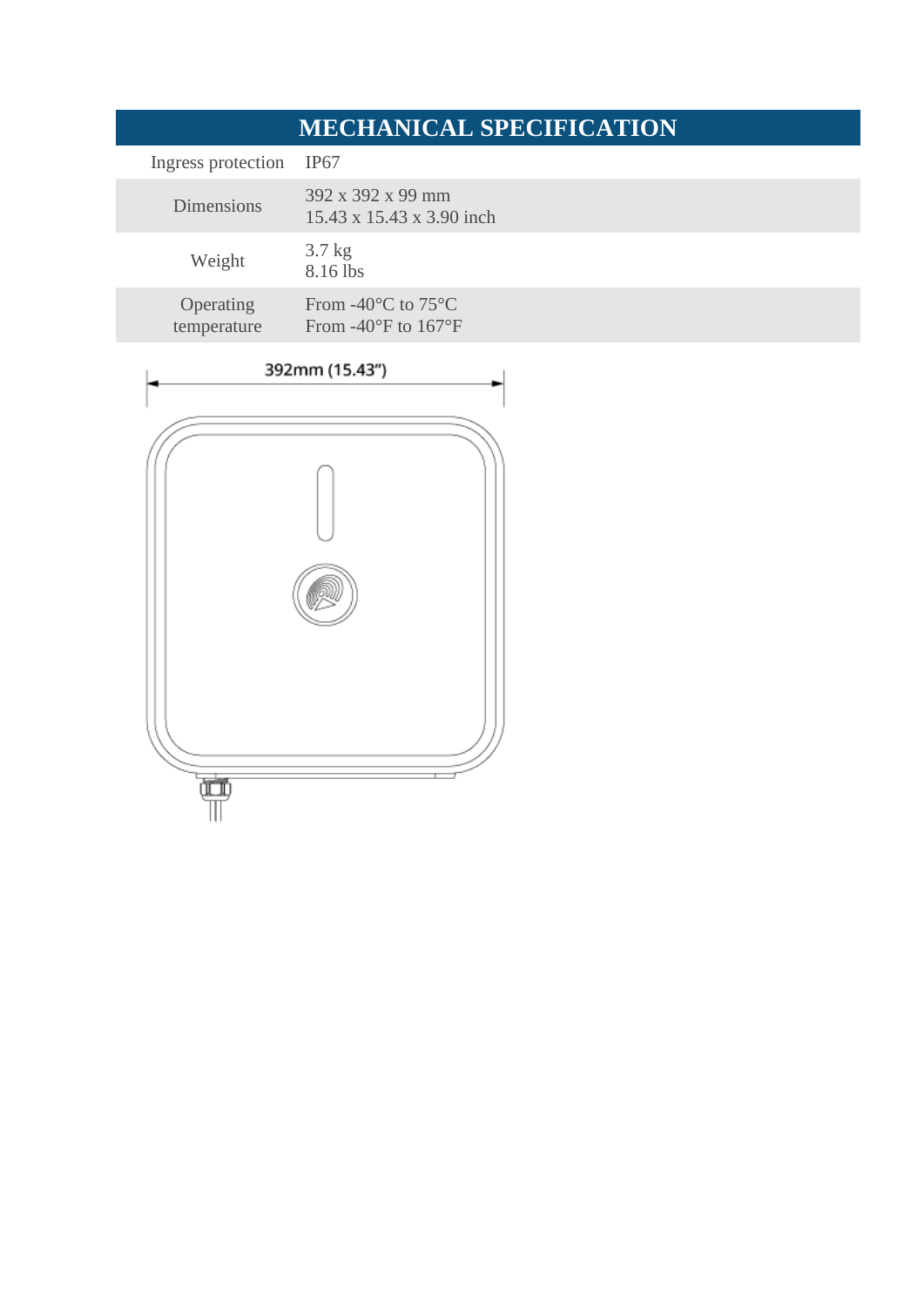# **FREQUENCY BANDS**



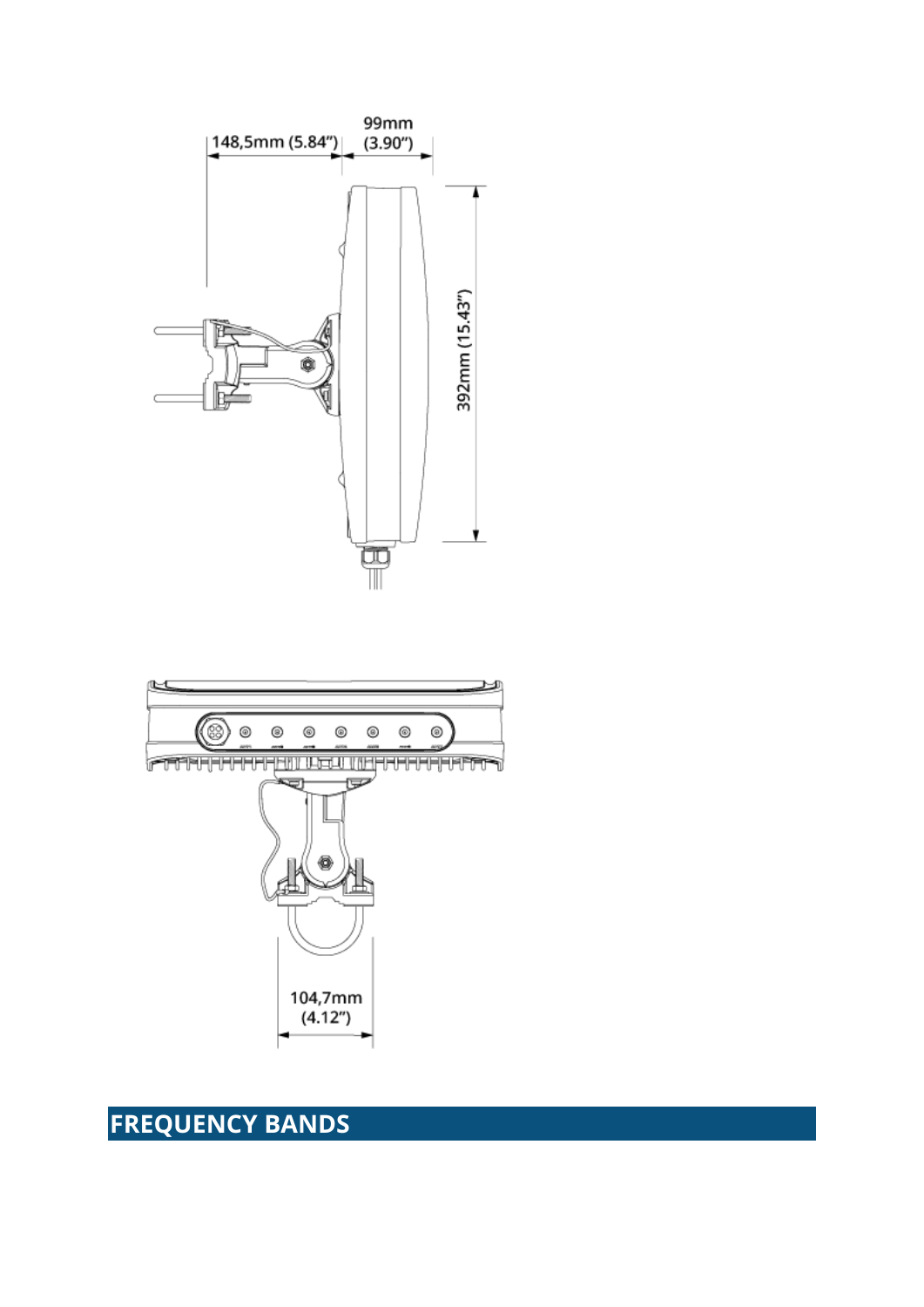### **680 MHz568121314171819202627282944676885n81n82n83n89960 MH z**

#### **1710 MHz1234910253334353637395962n80n84n86n952170 MHz**

#### **2300 MHz30402400 MHz**

**2400 MHz738415369n902700 MHz**

**VSWR for LTE antenna PORT 1**



## **VSWR for LTE antenna PORT 2**

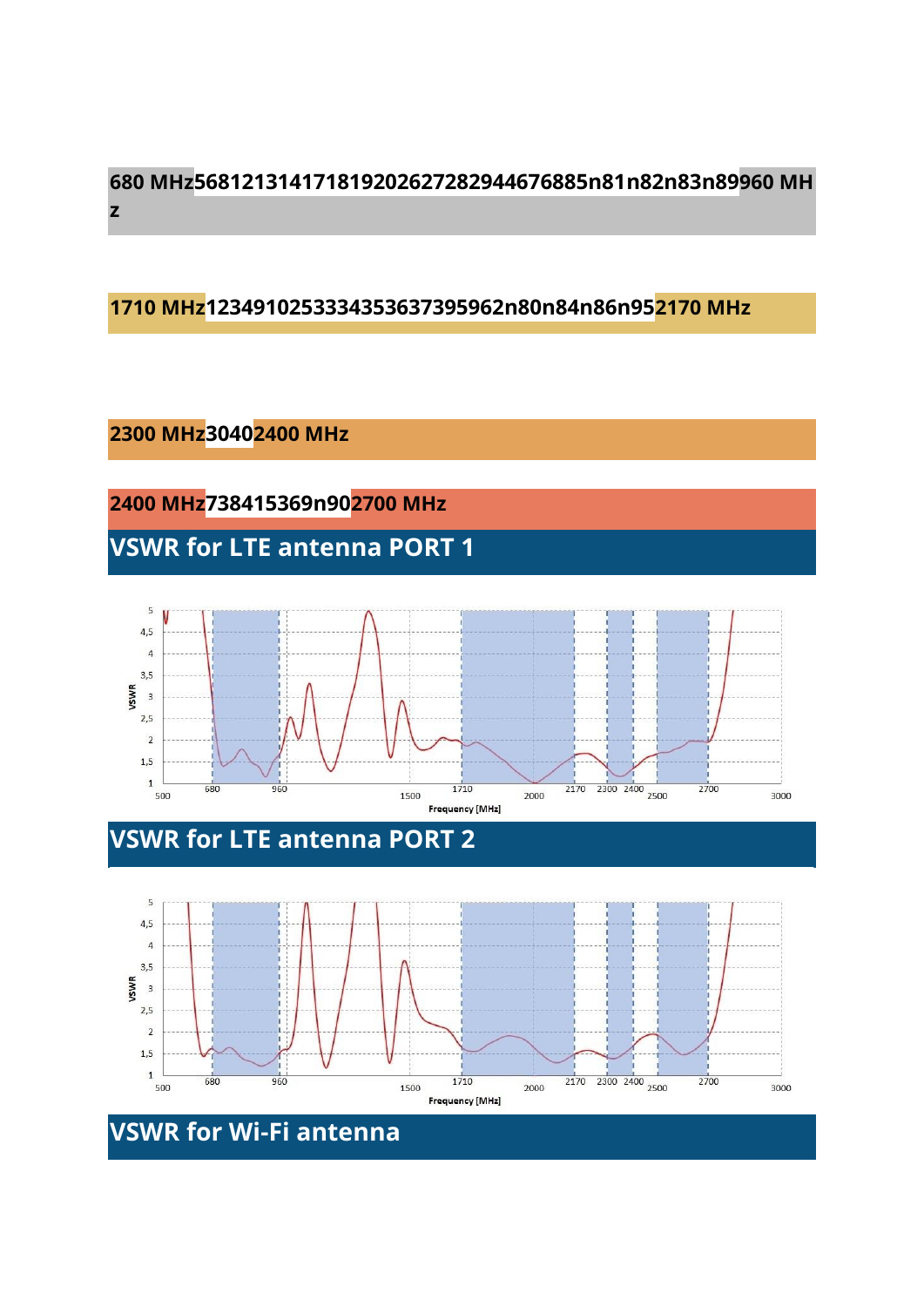



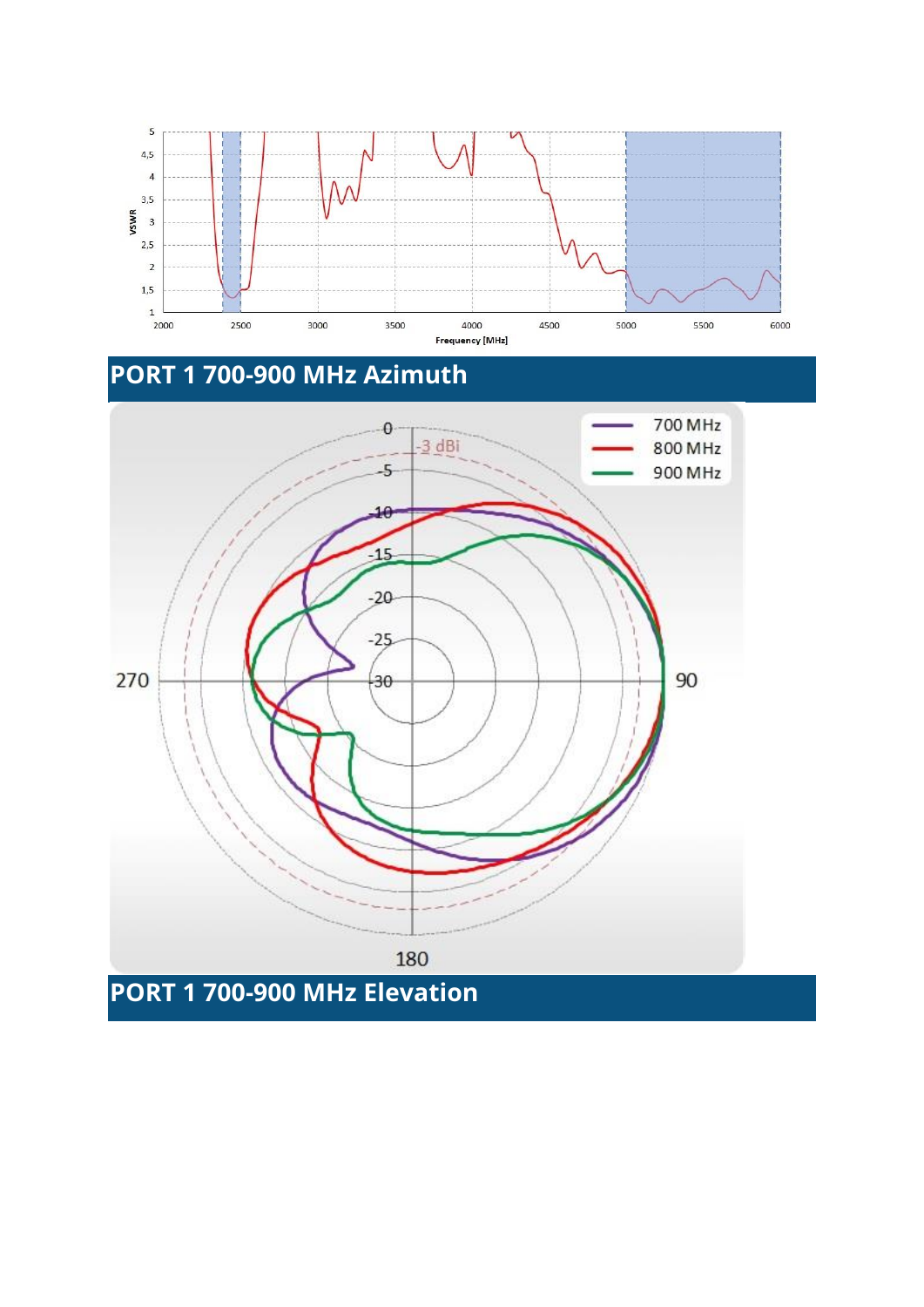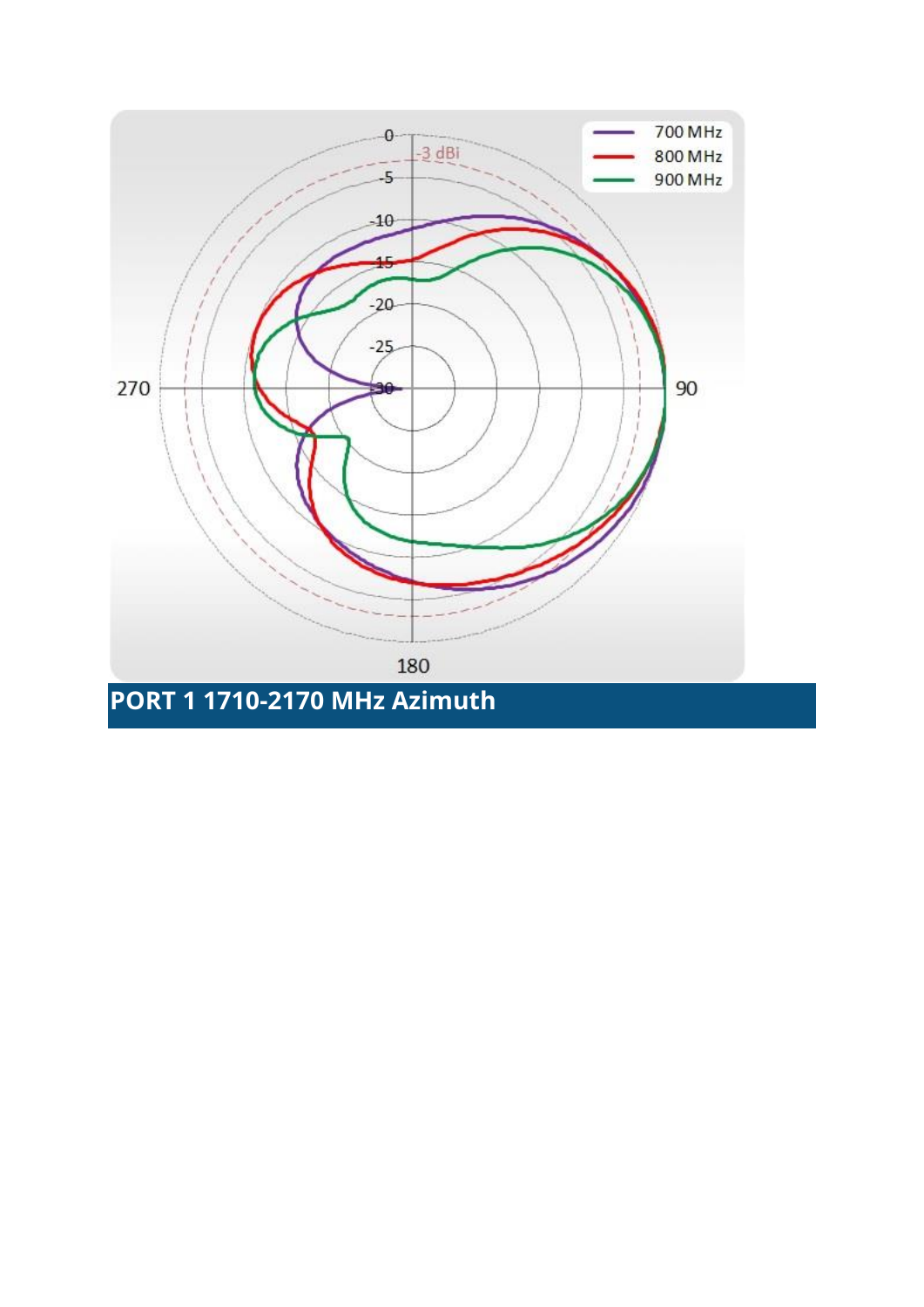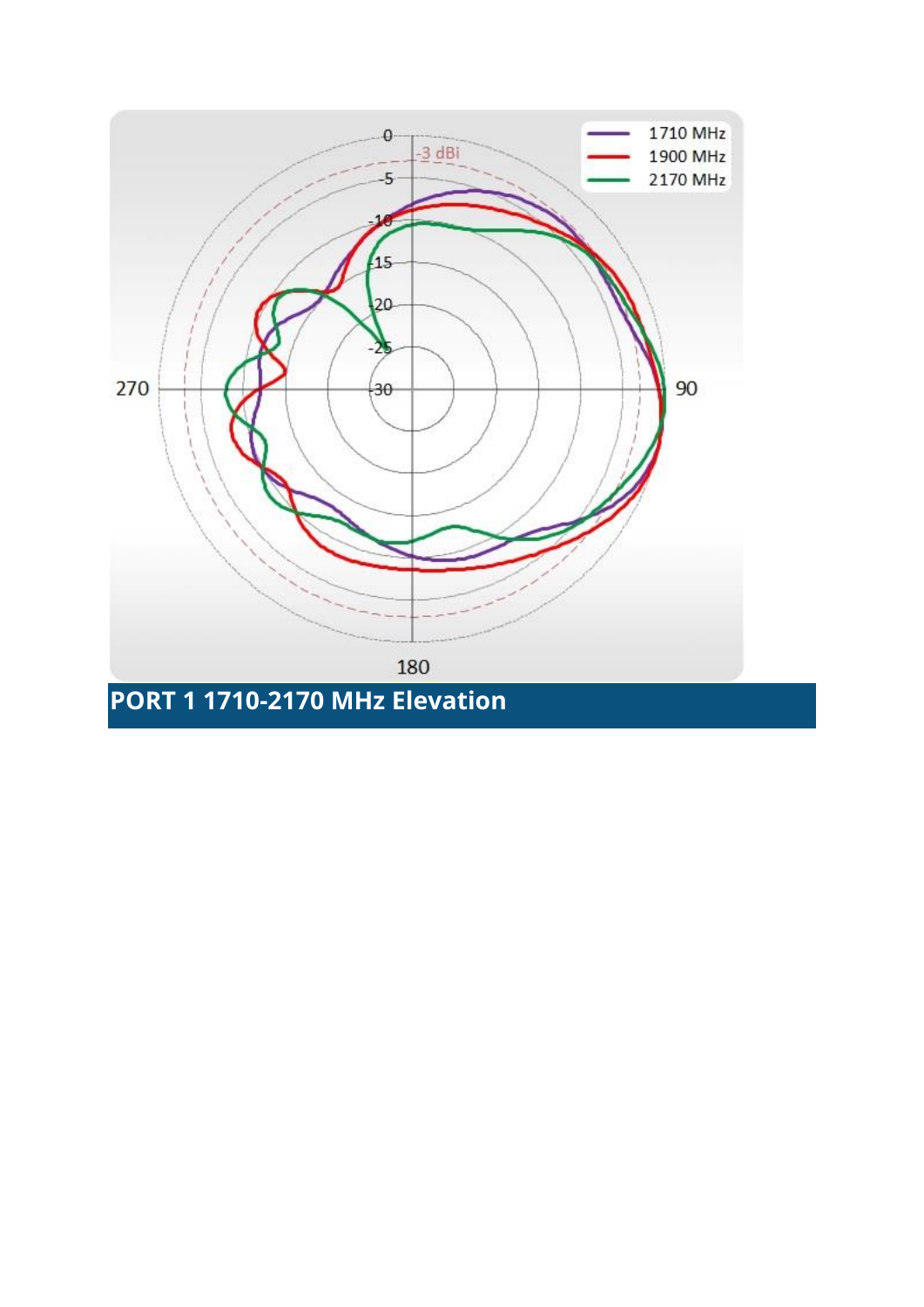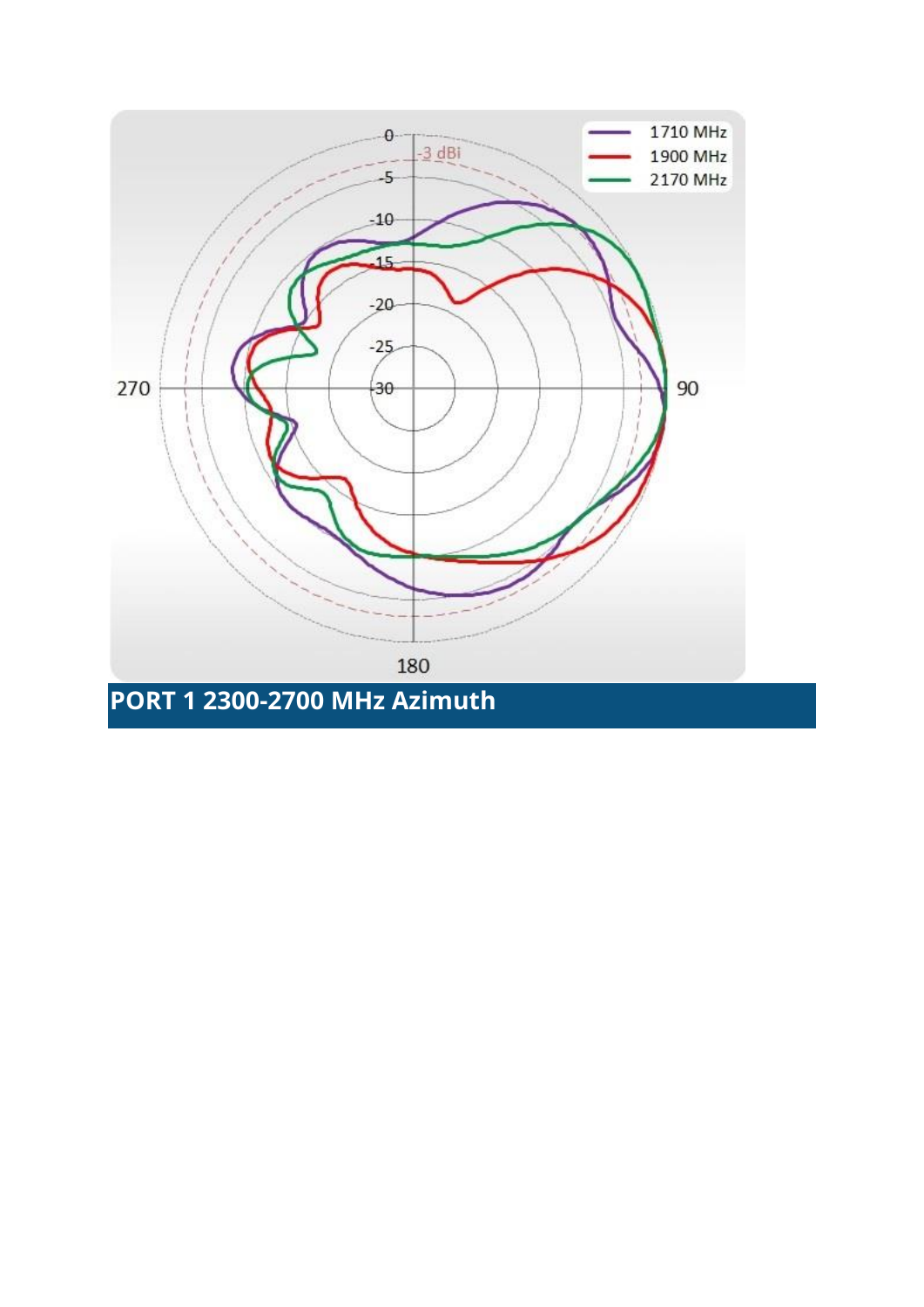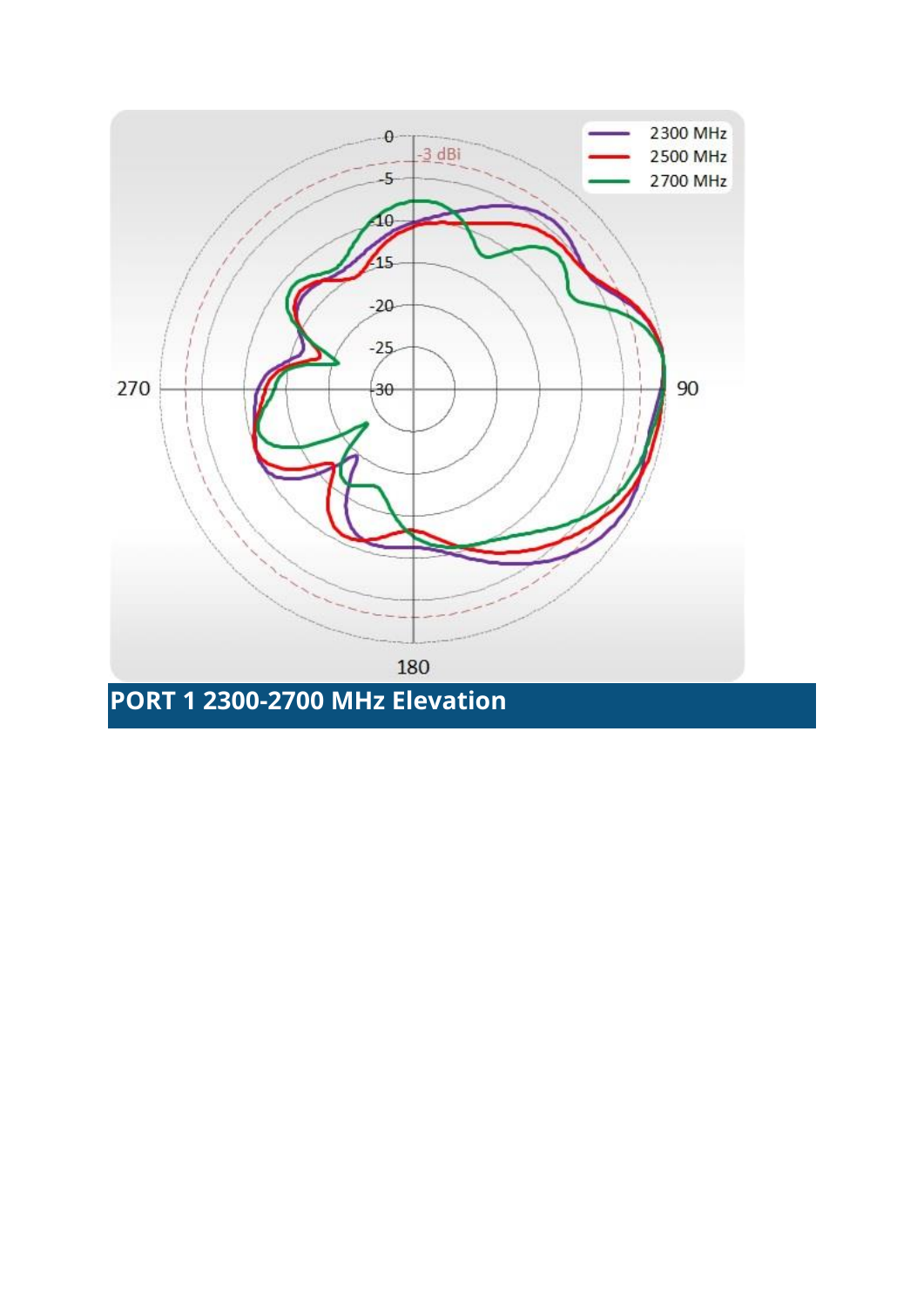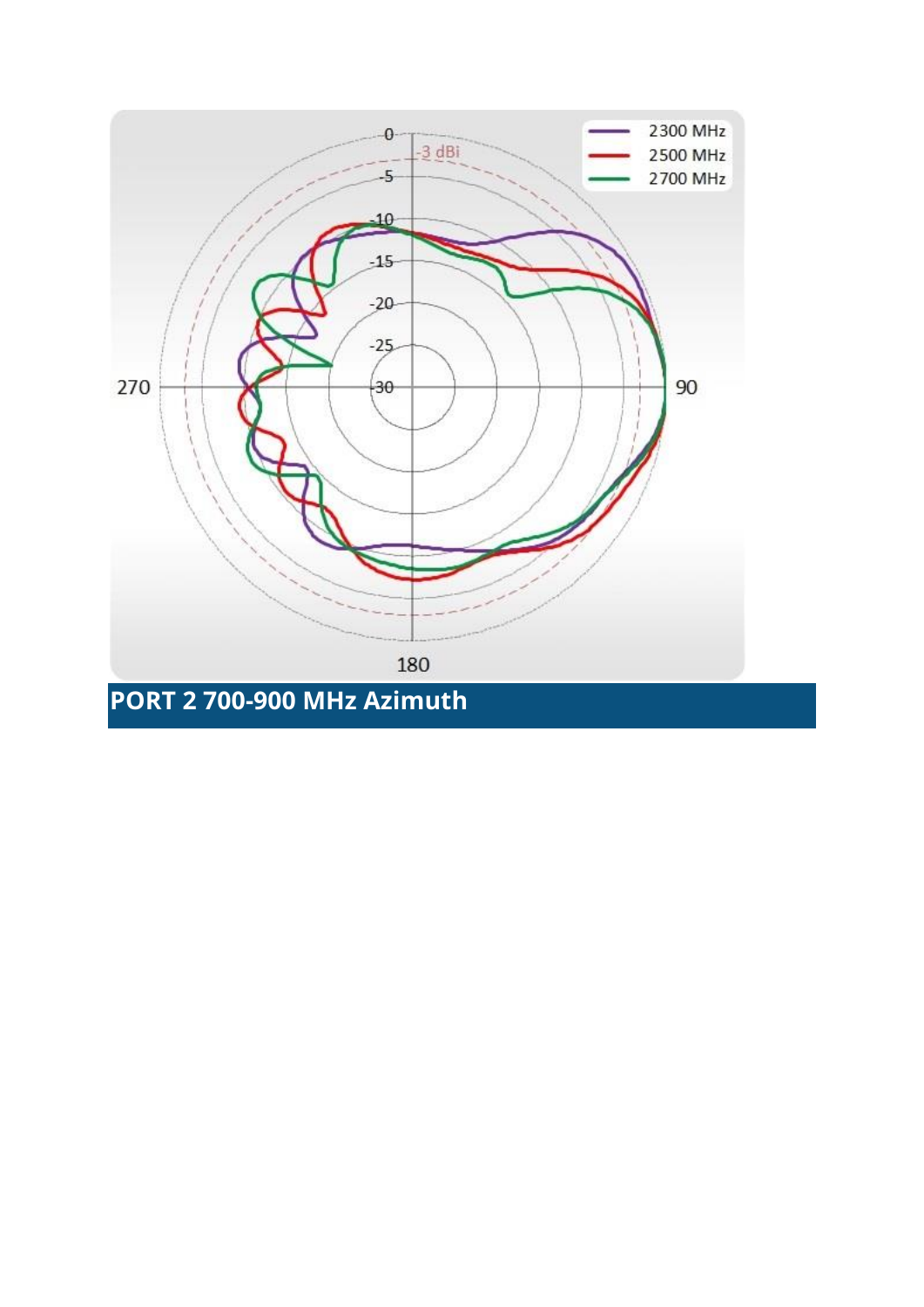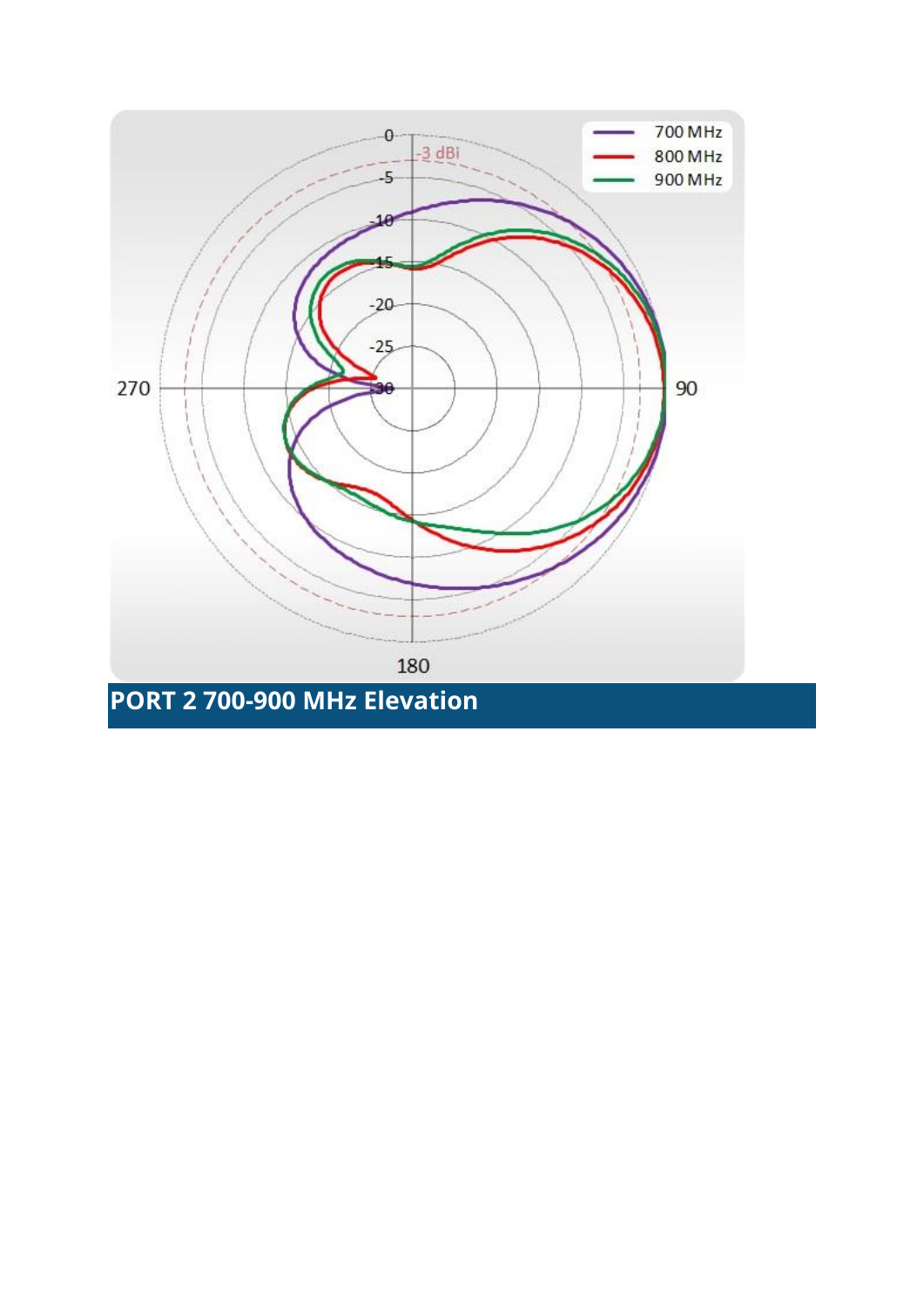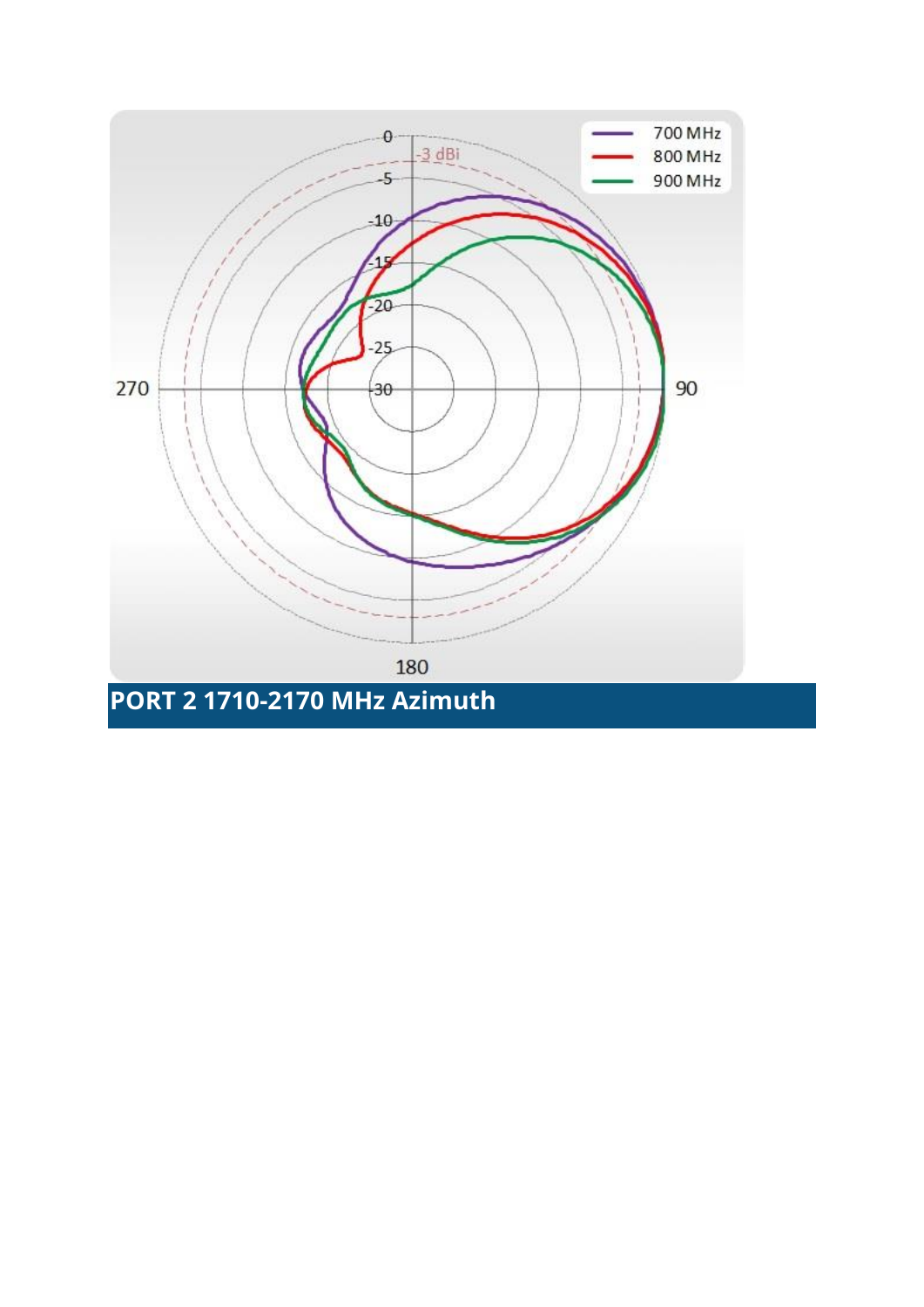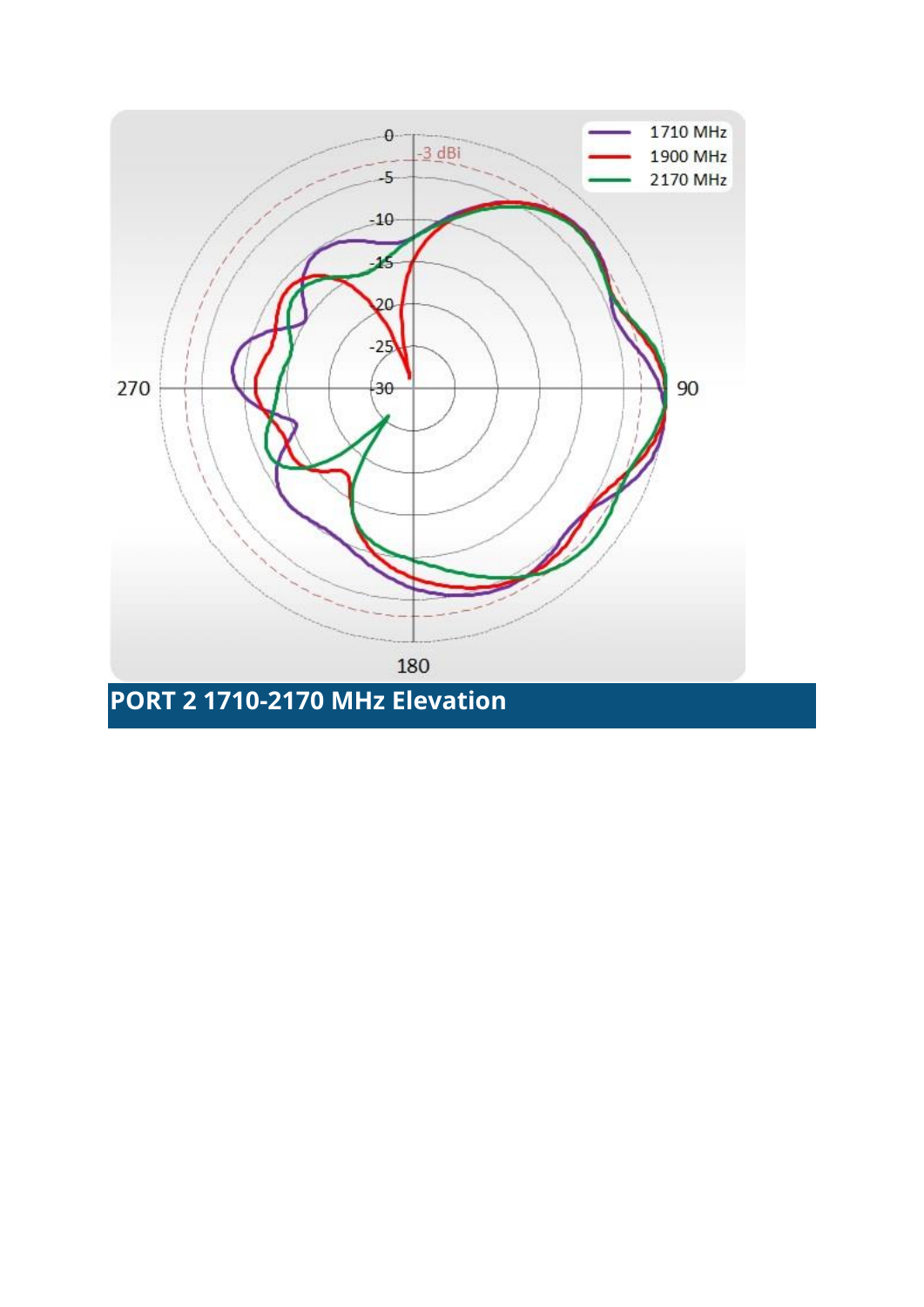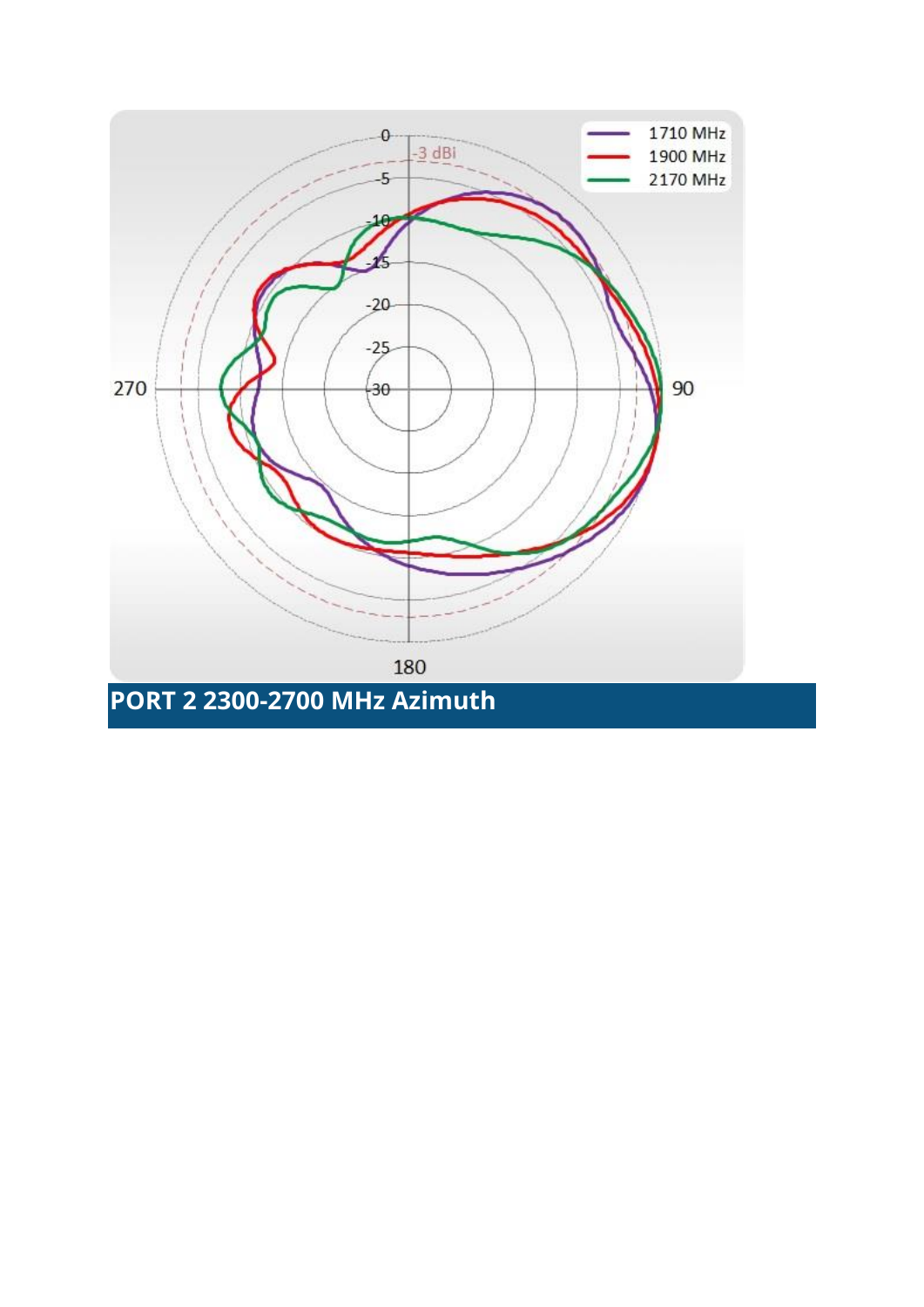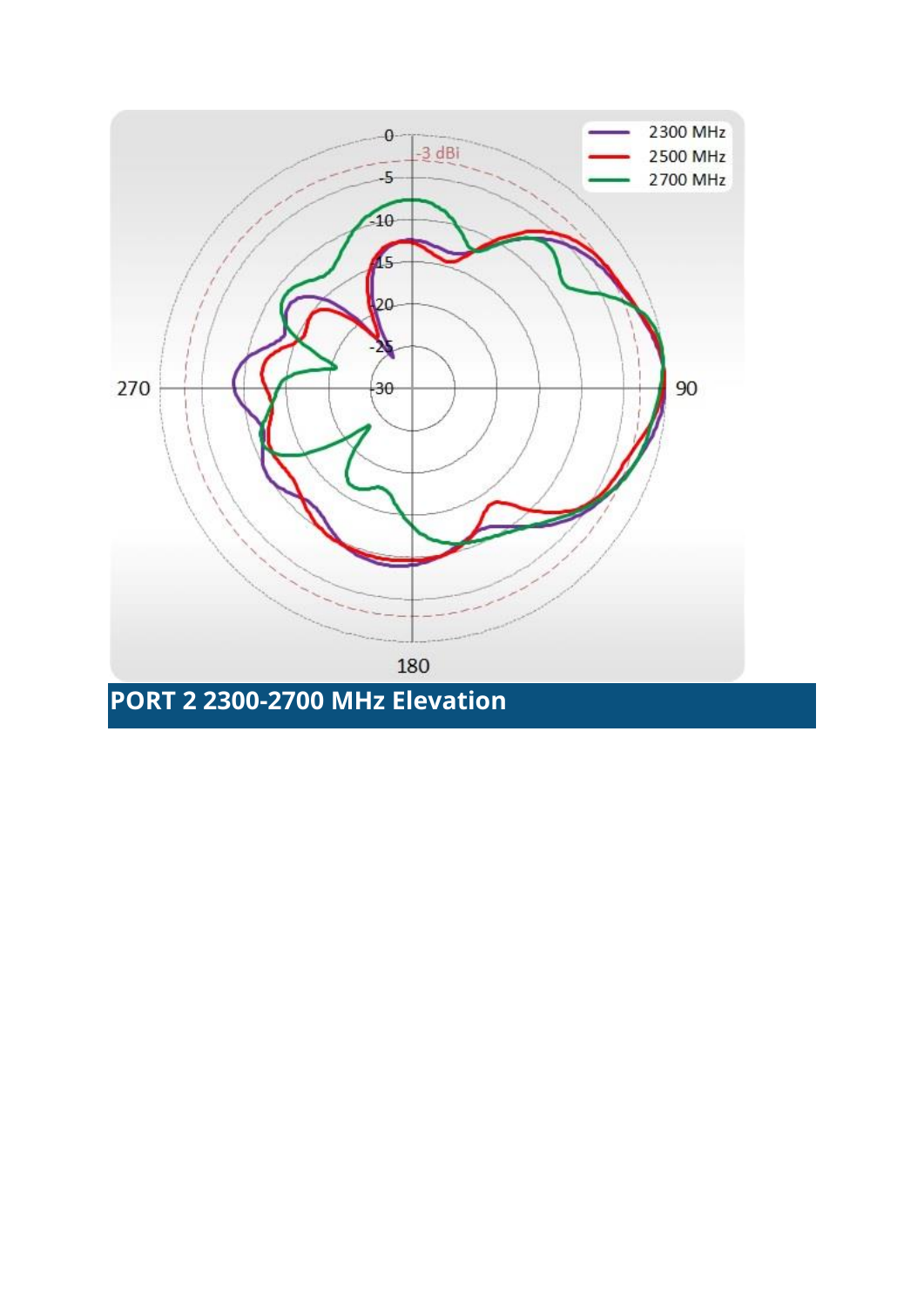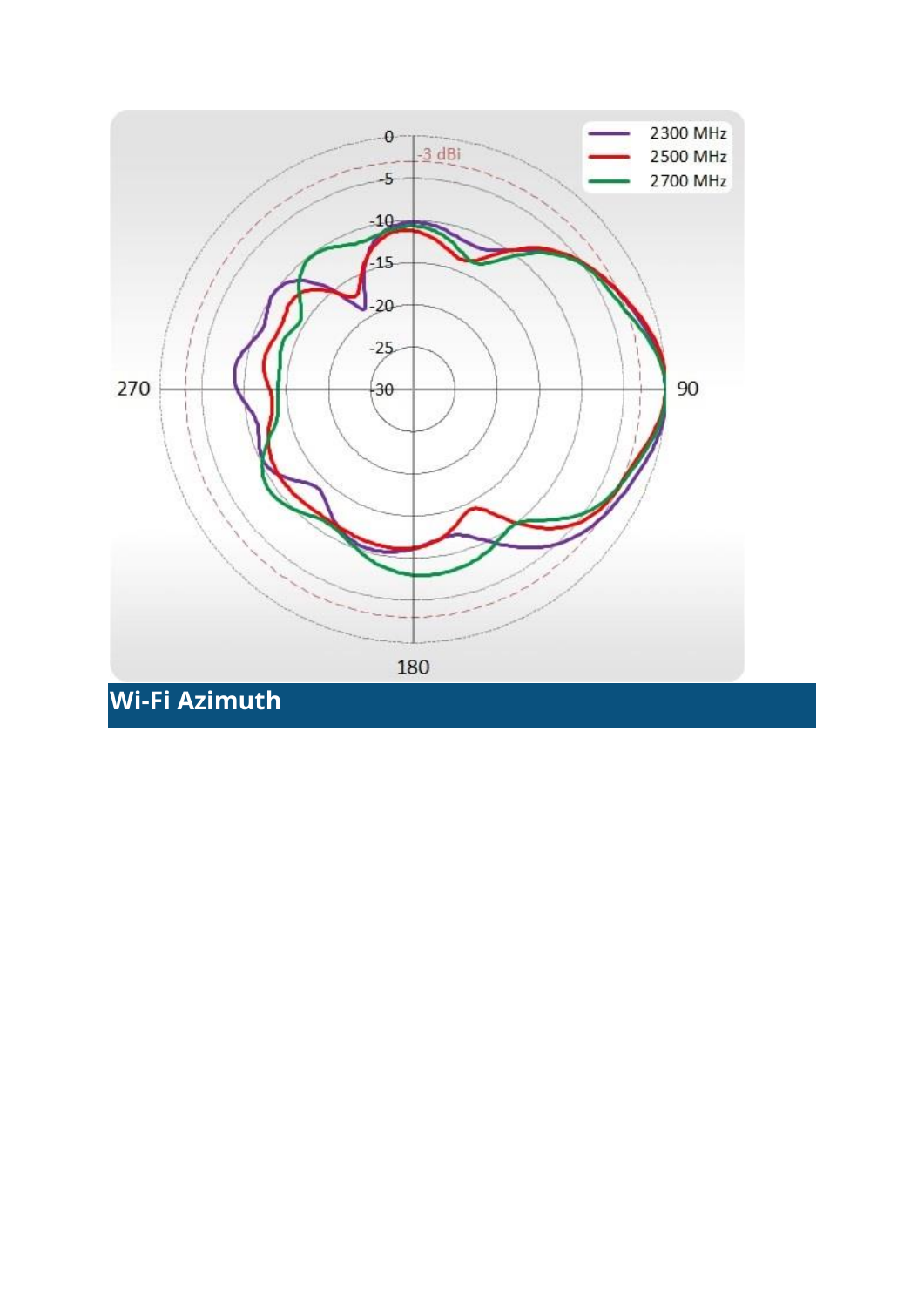